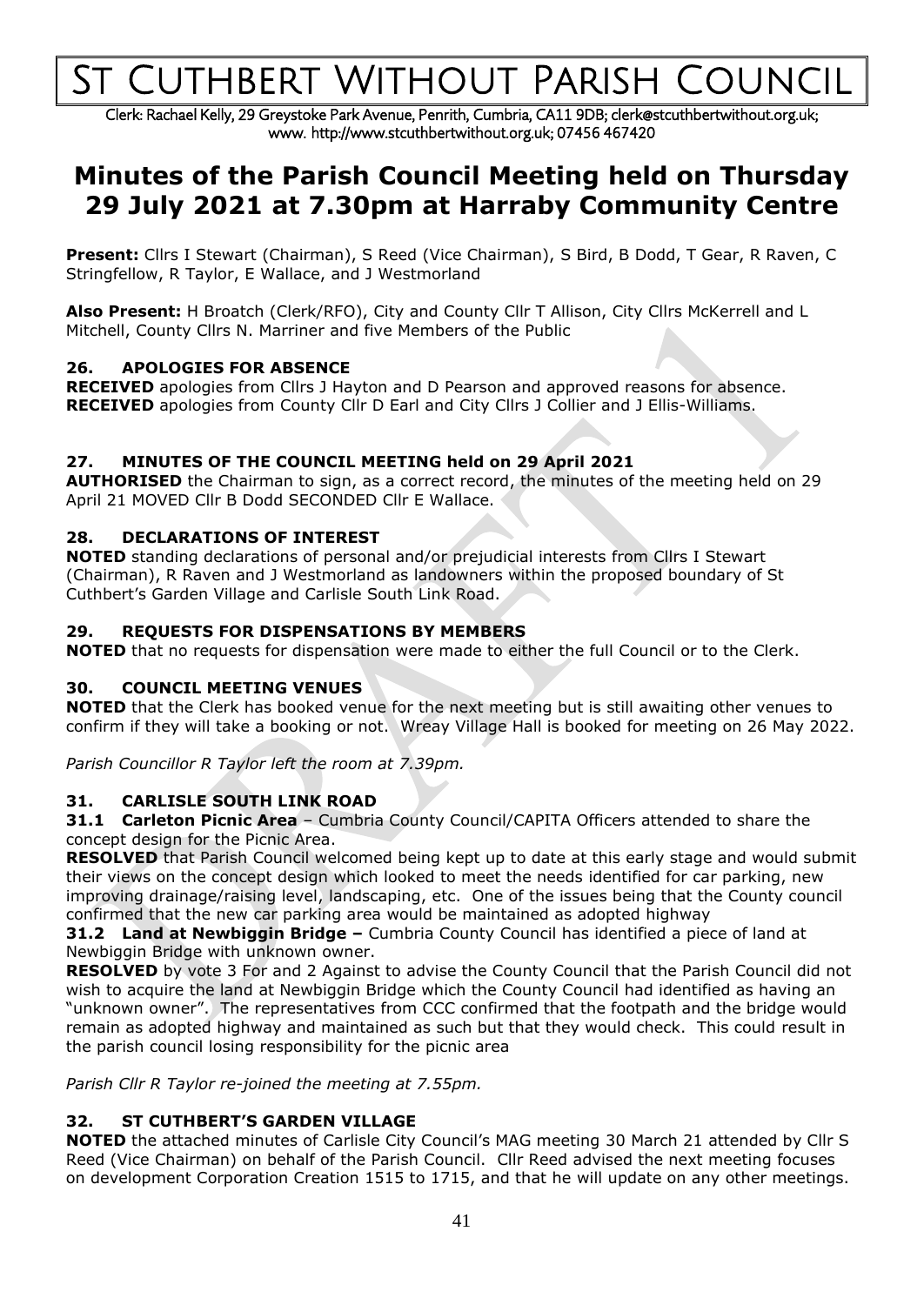# Cuthbert Without Parish Coung

Clerk: Rachael Kelly, 29 Greystoke Park Avenue, Penrith, Cumbria, CA11 9DB; clerk@stcuthbertwithout.org.uk; www. http://www.stcuthbertwithout.org.uk; 07456 467420

#### **33. PUBLIC PARTICIPATION**

No Members of the Public wished to make any comments or representations

#### **COUNTY COUNCILLOR AND DISTRICT COUNCILLOR'S REPORTS NOTED**

City Cllr A. McKerrell advised that an open public meeting was being held at Dalston Hall by Cumbria Police about speeding concerns and anyone was welcome to attend.

City Cllr L Mitchell introduced herself as the new Councillor for the Harraby South & Parkland Wards. County Cllr N Mariner advised that the County Council were looking at the options for when access roads had to be closed to enable works on Carlisle South Link Road. There were two options – roads cut off or access controlled by traffic lights. The County Council would be interested in any comments.

City and County Cllr T Allison advised that Persimmons had listened to the feedback on their proposed development and that the planning application had been granted permission. He also advised that Automated Traffic Counts (ATCs) on Newbiggin Road and Durdar Road had been discussed and he would pick this up with the Clerk.

#### **34. ELECTORAL BOUNDARY: CONSULTATION ON PROPOSED CHANGES**

**RESOLVED** to respond advising that the Parish Council was concerned about the loss of identity, St Cuthbert Without is part of Carlisle, and should remain represented by the Carlisle MP. Concerns were raised that the proposals did not take into account the St Cuthbert's Garden Village.

#### **35. RESTRUCTURING OF LOCAL GOVERNMENT**

**NOTED** that the Secretary of State for the Ministry of Housing, Communities and Local Government announced on 21 July 21 that he is proposing to Parliament that there be a West Authority which would take over the duties, powers and functions of Cumbria County Council, Allerdale Borough Council, Carlisle City Council and Copeland Borough Council (reducing from four local authorities to one by creating a unitary authority). There will be two sets of elections with Shadow Authority elected in May 2022 and Full Authority to be elected in May 2023.

#### **36. PLANNING APPLICATIONS**

**36.1 NOTED** the applications that were granted permission by the Planning Authority:

| 21/0215 | Beech House, Brisco CA4 0QZ                          | Erection of Single Storey Rear Extension to<br>Provide Sunroom/Lounge                                                                                                                                                             |
|---------|------------------------------------------------------|-----------------------------------------------------------------------------------------------------------------------------------------------------------------------------------------------------------------------------------|
| 21/0380 | Elisium/ Adj to Birklands<br>House/ Carleton CA4 0BU | Change of Use of Garage/Store (Part<br>retrospective/Revised Application of<br>Previous Approval 19/0320 To Amend<br>Design Along With Increasing Footprint and<br>Revising Height of Walls to Provide<br>Floorspace in the Roof) |
| 21/0411 | 259 Durdar Road<br><b>CA2 4TJ</b>                    | Erection of Two Storey Side Extension and<br>Single Storey Rear Extension to Provide<br>Garage, Utility and Kitchen/Diner on<br>Ground Floor with 1No Additional Bedroom,<br>I No Extended Existing Bedroom and<br>Bathroom Above |

**36.2 NOTED** that no observations were submitted to the Planning Authority by the Clerk (under delegated powers following consultation with Members) on the following applications:

| 20/0015 | Land off $St$ | Residential Development (Outline) |
|---------|---------------|-----------------------------------|
|         |               |                                   |
|         | Ninians Rd    |                                   |
|         | /Cammock      |                                   |
|         |               |                                   |
|         | Crescent      |                                   |
|         |               |                                   |
|         |               |                                   |
|         |               |                                   |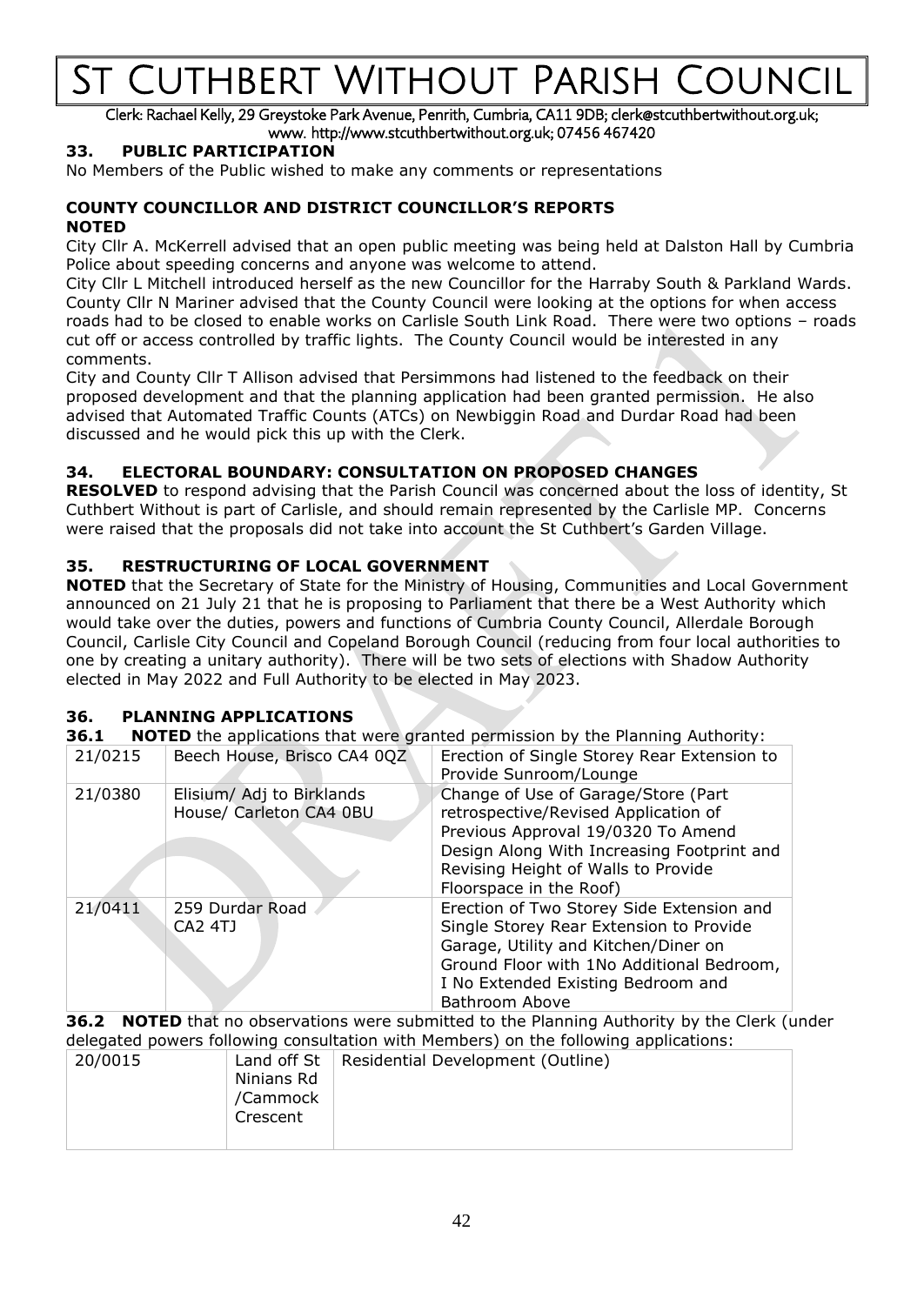# St Cuthbert Without Parish Council

Clerk: Rachael Kelly, 29 Greystoke Park Avenue, Penrith, Cumbria, CA11 9DB; clerk@stcuthbertwithout.org.uk; www. http://www.stcuthbertwithout.org.uk; 07456 467420

| 21/0556                                                                         |  | Land South of<br>Newbiggin View,<br>Durdar                                                                          |  | Formation of Compound Area With<br>Associated Vehicular Access Required<br>to Enable Installation of Railway<br>Auxiliary Supply Point To Maintain<br>Power in Event of Power Failure                                         |                                                                                                                                                  |  |
|---------------------------------------------------------------------------------|--|---------------------------------------------------------------------------------------------------------------------|--|-------------------------------------------------------------------------------------------------------------------------------------------------------------------------------------------------------------------------------|--------------------------------------------------------------------------------------------------------------------------------------------------|--|
| 21/0554                                                                         |  | Durdar Farm, 516<br>Durdar Rd, CA2 4TU                                                                              |  | <b>Erection of Dwelling</b>                                                                                                                                                                                                   |                                                                                                                                                  |  |
| 21/0569                                                                         |  | Land to Rear of 45-50<br>Durdar Rd                                                                                  |  | Erection of 1No Dwelling                                                                                                                                                                                                      |                                                                                                                                                  |  |
| 21/0457                                                                         |  | <b>Blackwell Vale Nursing</b><br>Home, Durdar Rd, CA2<br>4SE                                                        |  | Demolition of Existing Conservatory;<br>Erection of 2No Two Storey<br>Extensions To Provide one Large<br>Laundry & 5No Bedrooms; Internal<br><b>Alteration to Create Additional</b><br>Dayspace and 1No Additional<br>Bedroom |                                                                                                                                                  |  |
| 21/0558                                                                         |  | 12 The Willows,<br>Durdar CA2 4UP                                                                                   |  | Erection of Garden Gazebo                                                                                                                                                                                                     |                                                                                                                                                  |  |
| 21/0553                                                                         |  | Barn Adj to<br>Greenlands Wreay CA4<br>0RR                                                                          |  | Change of Use of Barn to 1 No<br>Dwelling (Revised Application)                                                                                                                                                               |                                                                                                                                                  |  |
| 21/0438                                                                         |  | 3 Pennine Way CA1<br>3GX                                                                                            |  | Frection of 1 <sup>st</sup> floor Extension To<br>Provide 2 No Bedrooms Insertion of<br>Windows in Both Side Elevations                                                                                                       |                                                                                                                                                  |  |
| <b>RESOLVED AS FOLLOWS:</b><br>36.3                                             |  |                                                                                                                     |  |                                                                                                                                                                                                                               |                                                                                                                                                  |  |
| 21/0622<br>Broadfield, Carleton<br>CA1 3DZ                                      |  | Erection of 1No<br><b>External Work</b>                                                                             |  | Dwelling & Associated                                                                                                                                                                                                         | Submit objection on<br>basis of the<br>heritage of the<br>location and the<br>unsuitable design.                                                 |  |
| 21/0623<br>Land at Carleton Clinic<br>to the West of<br><b>Cumwhinton Drive</b> |  | Erection of 157 No<br>Dwellings (Reserved<br><b>Matters Application</b><br>Pursuant to Outline<br>Approval 19/0459) |  |                                                                                                                                                                                                                               | Submit objection on<br>basis that the<br>layout/design is not<br>good example of<br>the Garden Village<br>Concept particularly<br>because of the |  |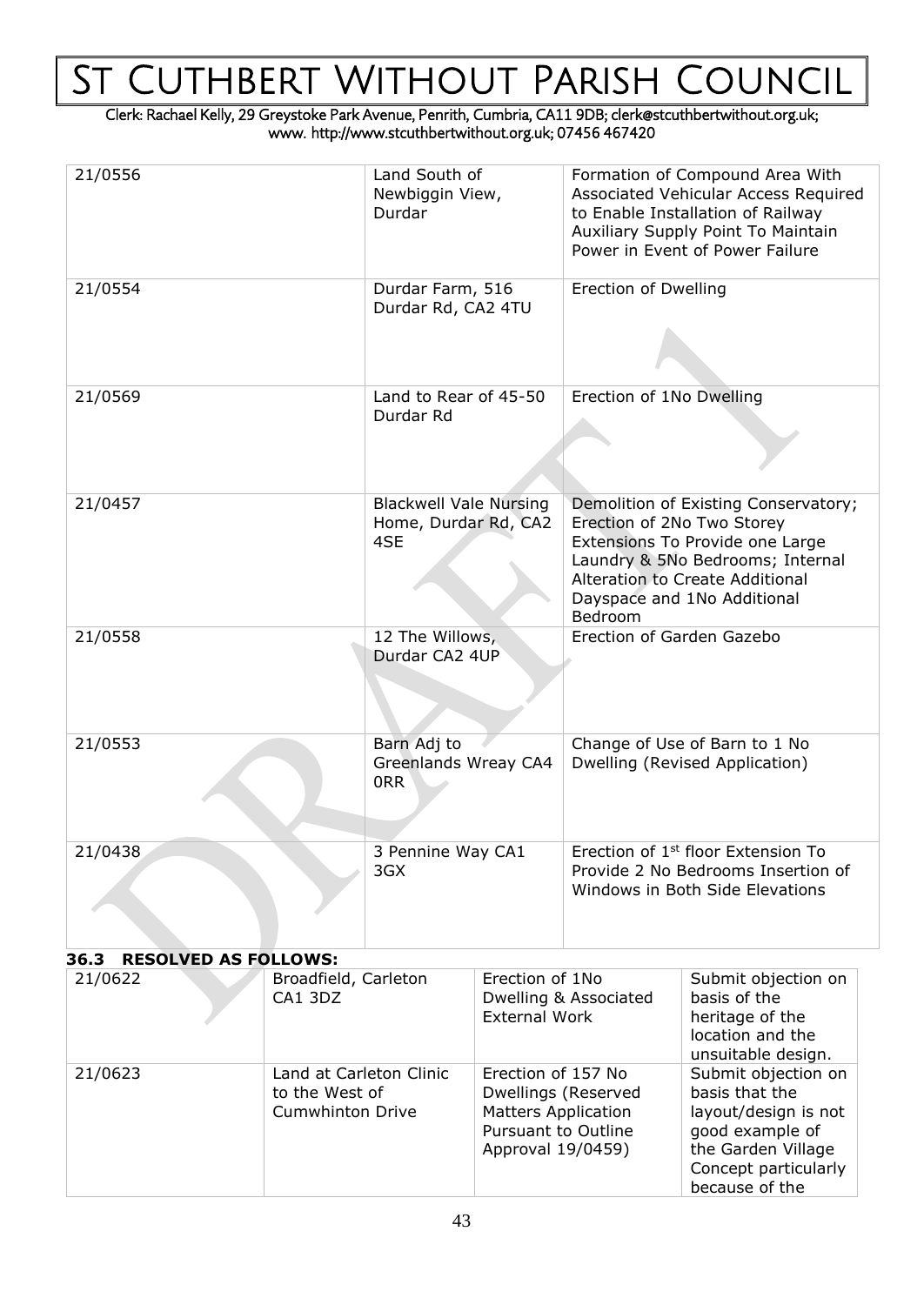# UTHBERT WITHOUT PARISH COUNG

Clerk: Rachael Kelly, 29 Greystoke Park Avenue, Penrith, Cumbria, CA11 9DB; clerk@stcuthbertwithout.org.uk; www. http://www.stcuthbertwithout.org.uk; 07456 467420

|         |                                              |                                                                                                                                                                                                                                   | absence of green<br>spaces and not in<br>sympathy with the<br>history of Parklands<br>built environment.                                   |
|---------|----------------------------------------------|-----------------------------------------------------------------------------------------------------------------------------------------------------------------------------------------------------------------------------------|--------------------------------------------------------------------------------------------------------------------------------------------|
| 21/0689 | 1 Oak Lane Parklands<br>CA8 3SW              | <b>Erection of Side</b><br><b>Extension To Provide</b><br>Car Port; Erection of<br>Two Storey Rear<br><b>Extension to Provide</b><br>Annexe; Siting of<br>Temporary Caravan<br>Whilst Works Are Being<br>Carried Out              | No observations                                                                                                                            |
| 21/0736 | Red Cat House<br>Newbiggin Durdar CA2<br>4UP | Erection of 1No<br>Dwelling and Garage.                                                                                                                                                                                           | Observations on<br>access for the<br>future in context of<br>CSLR.                                                                         |
| 21/0174 | L/A The Green Wreay<br>CA4 ORL               | Variation of Condition 2<br>(Approved Designs of<br>Previously Approved<br>Permission Erection of<br>2No Detached Dwellings<br>(Revised Application) To<br>Amend Plans to Include<br>1No Dwelling with a<br><b>Revised Design</b> | Objection -no<br>information on<br>surface water<br>drainage/ no details<br>provided and<br>proposed access<br>across the Village<br>Green |

### **37. BRISCO COMMON – OPEN SPACES SOCIETY APPLICATION TO CORRECT REGISTRATION OF COMMON LAND**

**NOTED** that the Registration Authority (Cumbria County Council) approved the correction.

### **38. FINANCE**

**38.1 NOTED** the income received and banked 1April – 30 June 2021 – £450.00 Grant Cumbria County Council; £25,500.00 Precept Carlisle City Council; 0.28p Interest HSBC.

**NOTED** £100.00 had been received from St Mary's Church, Wreay as their contribution to the grass cutting costs. This is in recognition that as well as cutting closed burial ground (which PC has powers to do) that the PC also cuts a small area of active/open Churchyard (which PC does not have powers to do). Cllr Reed welcomed the payment and acknowledgement of the Parish councils support for the village and hoped that the Church Commissioners would follow suit. This will be an annual contribution.

**38.2 HMRC Debt Resolution – NOTED** that HMRC has advised in writing on 19 July 2021that there is a debt which goes back to 2015/16 and 2016/17. The debt is for unpaid Employer's and Employee's NIC. The amount due is £228.98 which includes interest that is being accrued against the debt.

**RESOLVED** to settle this debt.

|  | 38.3 Schedule of Payments - AUTHORISED payment of the accounts listed totalling £2170.81. |  |  |  |
|--|-------------------------------------------------------------------------------------------|--|--|--|
|--|-------------------------------------------------------------------------------------------|--|--|--|

| <b>VN</b> | Inv.<br>Date | <b>PAYEE</b> | CHO.<br>NO. | <b>Purpose of</b><br>Expenditure | <b>GROSS</b><br><b>AMOUNT</b> | <b>VAT</b><br><b>INCLUDED</b> | <b>NET</b><br><b>AMOUNT</b> |
|-----------|--------------|--------------|-------------|----------------------------------|-------------------------------|-------------------------------|-----------------------------|
|           |              |              |             |                                  |                               |                               |                             |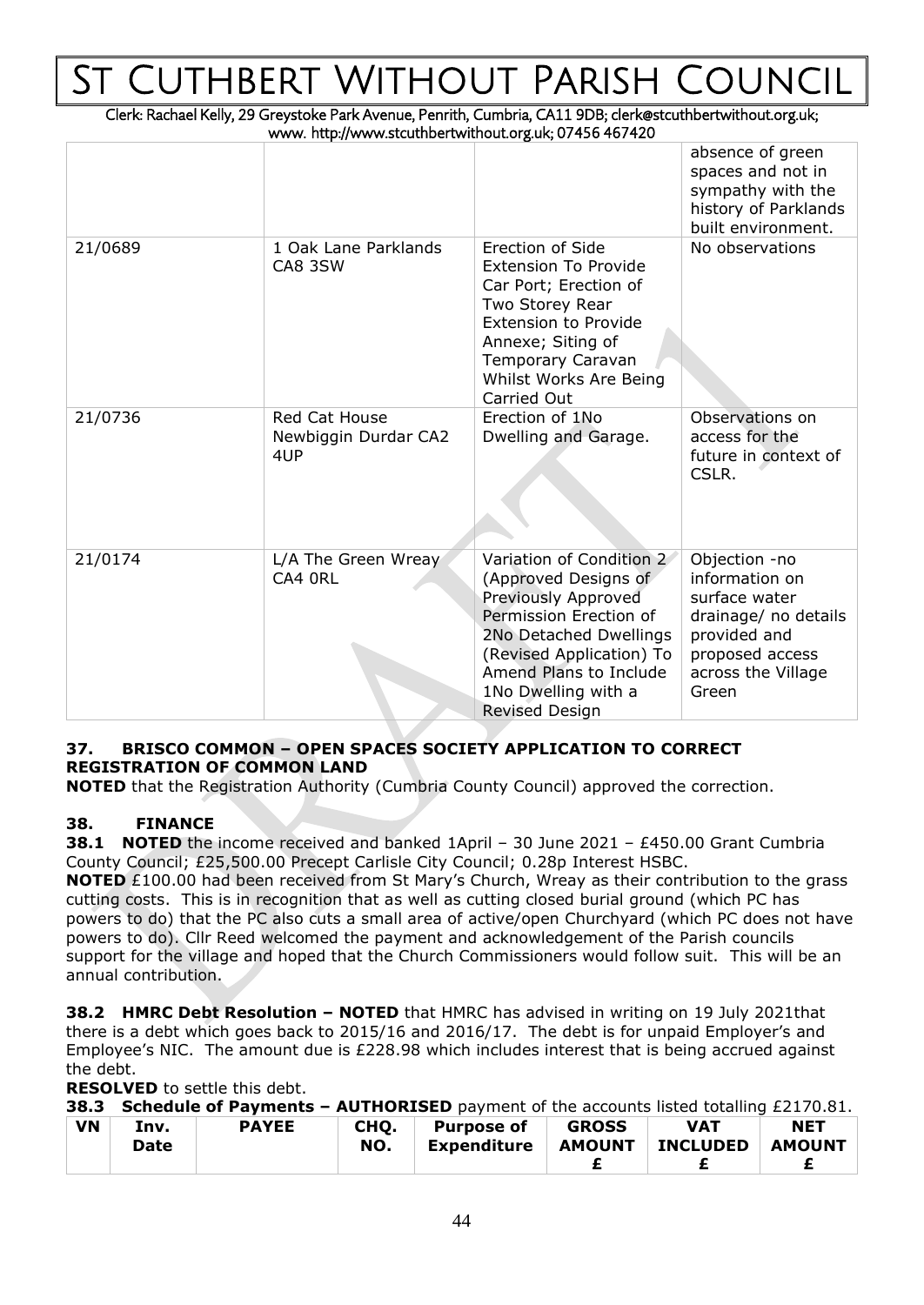# UTHBERT WITHOUT PARISH C

Clerk: Rachael Kelly, 29 Greystoke Park Avenue, Penrith, Cumbria, CA11 9DB; clerk@stcuthbertwithout.org.uk;  $w$  http://www.stcuthbertwithout.org.uk; 07456 467420

|    | www. http://www.stcuthbertwithout.org.uk, 07 +30 +07 +20 |                                                  |        |                                                        |        |        |        |  |
|----|----------------------------------------------------------|--------------------------------------------------|--------|--------------------------------------------------------|--------|--------|--------|--|
| 23 | 2/6/21                                                   | <b>EON</b>                                       | D/D    | Electrical<br>Supply                                   | 65.88  | 3.14   | 62.74  |  |
| 24 | 30/6/21 <sup>1</sup>                                     | Ian Rumney -<br>Solway<br>Grounds<br>Maintenance | S/O    | <b>Bus Shelter</b><br>and<br>Playground<br>Inspections | 180.00 | 30.00  | 150.00 |  |
| 25 | 30/6/21                                                  | Ian Rumney -<br>Solway<br>Grounds<br>Maintenance | S/O    | <b>Grass Cutting</b>                                   | 757.06 | 126.18 | 630.88 |  |
| 26 | 3/7/21                                                   | <b>EON</b>                                       | D/D    | Electrical<br>Supply                                   | 63.75  | 3.04   | 60.71  |  |
| 27 | 29/7/21                                                  | H Broatch                                        | S/O    | Salary July 21                                         | 596.60 |        | 596.60 |  |
| 28 | 29/7/21                                                  | <b>HMRC</b>                                      | 201104 | PAYE and<br>Employers NI<br>July 21                    | 150.41 |        | 150.41 |  |
| 29 | 29/7/21                                                  | H Broatch                                        | 201105 | <b>Clerks</b><br>Expenses                              | 128.13 |        | 128.13 |  |
| 30 | 19/7/21                                                  | <b>HMRC</b>                                      | 201106 | PAYE and NIC<br>Debt 2015/16<br>and 2016/17            | 228.98 |        | 228.98 |  |

**38.4 Bank Reconciliation (June 2021)** – **NOTED** the reconciliations and balances audited by Cllr C Stringfellow.

**38.5 Quarterly Accounts – NOTED** the quarterly accounts for the period 1 April to 30 June 21 **38.6 Carlisle District Restarting Communities Fund (RCF) –NOTED** the City Council has allocated £50,000 to support Parish Councils and Urban Community Groups.

**38.7 Bank Mandate Changes – RESOLVED** to authorise the Chairman and another bank signatory to sign letter to HSBC changing the bank mandate and adding on the new Clerk/RFO. **38.8 HSBC Safeguarding – to note** the Clerk/RFO has successfully completed another safeguarding review as the last one was declined.

**38.9 AGAR 2020/21 – NOTED** that the External Auditor has advised the Clerk/RFO that the Accounting Statement for 2020/21 shows the value of fixed assets as calculated in 2019/20 on current value whilst the fixed assets in 2020/21 are shown at historic value. They have asked that the value for

2019/20 be altered on the AGAR to a historic basis. Their advice has been given in writing and it is on this basis that the Chairman signed the altered AGAR within their deadline.

### **39. WREAY VILLAGE GREEN –**

**NOTED** advice from Bendles Solicitors.

**RESOLVED** (following vote 6 in favour and 1 against) to continue with the strategy previously agreed. Cllr S Reed (Vice Chairman) would lead on the strategy and report back to the Parish Council.

**40. RISK MANAGEMENT AND LIABILITIES – NOTED** there were no issues to report.

**41. CLERK'S REPORT – NOTED.** Clerk will circulate new Code of Conduct to all Members.

### **42. SPEEDING ON DURDAR AND NEWBIGGIN ROADS**

**NOTED** that the Clerk has been advised of concerns about speeding on both roads and the fact that local people are posting their concerns on a community forum and have asked that Councillors be made aware of their concerns.